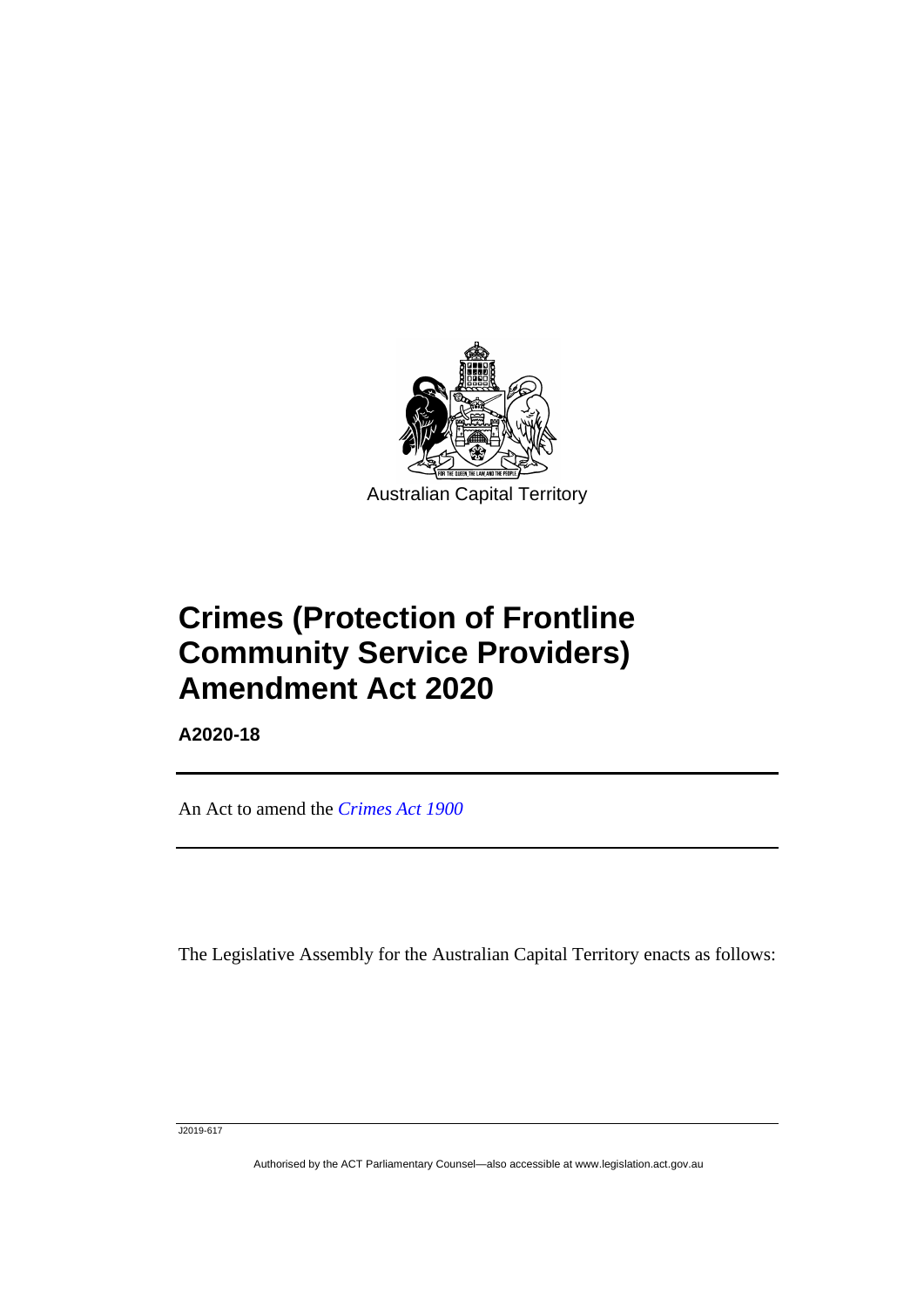|                         |     |                                                                                    | <b>Name of Act</b>                                                                                                                    |  |
|-------------------------|-----|------------------------------------------------------------------------------------|---------------------------------------------------------------------------------------------------------------------------------------|--|
|                         |     |                                                                                    | This Act is the Crimes (Protection of Frontline Community Service<br>Providers) Amendment Act 2020.                                   |  |
| $\overline{2}$          |     | <b>Commencement</b>                                                                |                                                                                                                                       |  |
|                         |     |                                                                                    | This Act commences on the 14th day after its notification day.                                                                        |  |
|                         |     | <b>Note</b>                                                                        | The naming and commencement provisions automatically commence on<br>the notification day (see Legislation Act, $s$ 75 (1)).           |  |
| 3                       |     | <b>Legislation amended</b>                                                         |                                                                                                                                       |  |
|                         |     |                                                                                    | This Act amends the <i>Crimes Act 1900</i> .                                                                                          |  |
| $\overline{\mathbf{4}}$ |     | Offences against Act-application of Criminal Code etc<br><b>Section 7A, note 1</b> |                                                                                                                                       |  |
|                         |     | insert                                                                             | s 26A (Assault of frontline community service provider)<br>s 29A (Driving motor vehicle at police)<br>s 29B (Damaging police vehicle) |  |
| $5\phantom{.0}$         |     |                                                                                    | <b>New sections 26A and 26B</b>                                                                                                       |  |
|                         |     | insert                                                                             |                                                                                                                                       |  |
| 26A                     |     |                                                                                    | Assault of frontline community service provider                                                                                       |  |
|                         | (1) |                                                                                    | A person commits an offence if—                                                                                                       |  |
|                         |     | (a)                                                                                | the person assaults another person; and                                                                                               |  |
|                         |     | (b)                                                                                | the other person is a frontline community service provider; and                                                                       |  |
|                         |     | (c)                                                                                | the person knows, or is reckless about whether, the other person<br>is a frontline community service provider; and                    |  |
| page 2                  |     |                                                                                    | Crimes (Protection of Frontline Community Service<br>A2020-18<br>Providers) Amendment Act 2020                                        |  |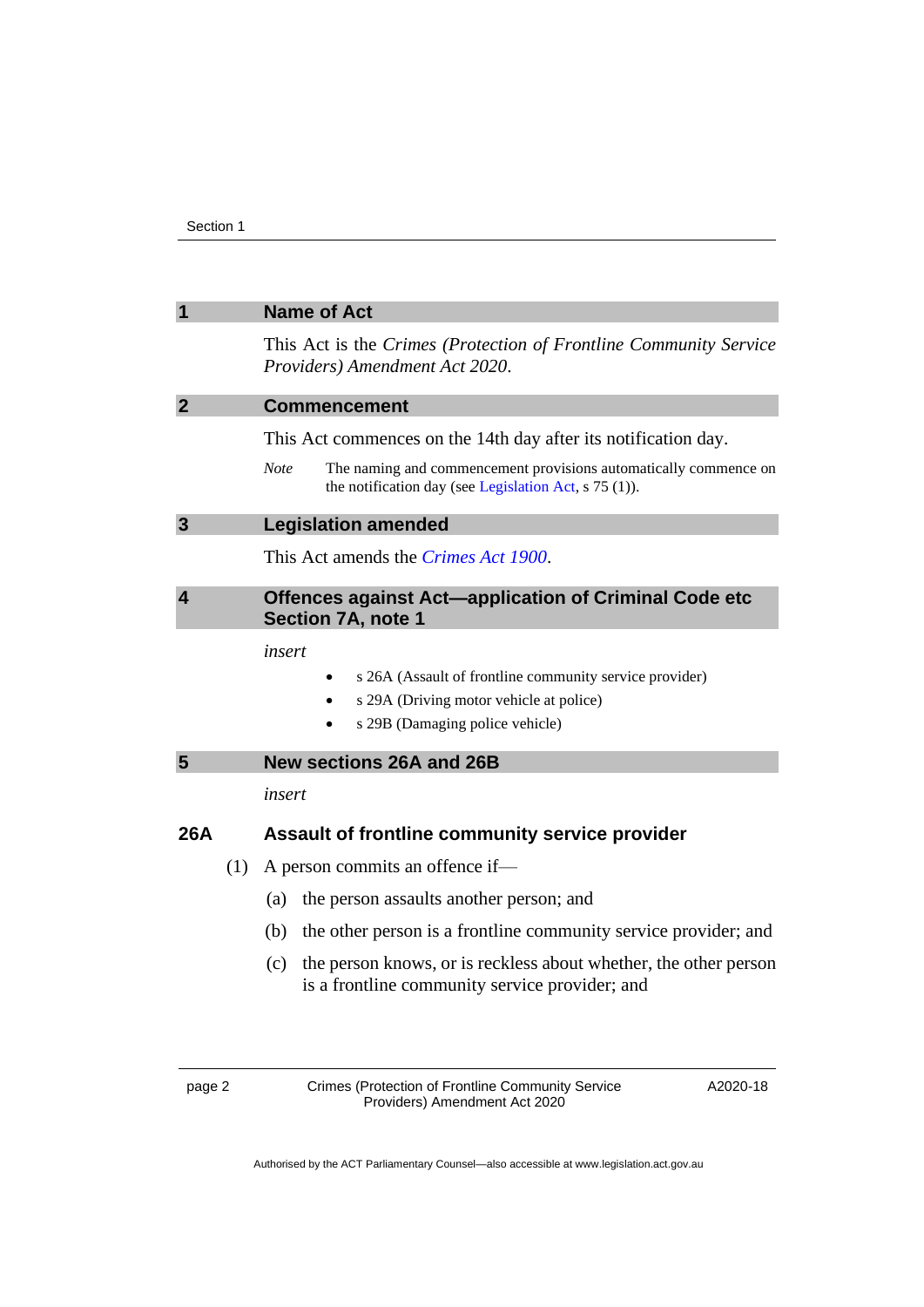- (d) the assault is committed—
	- (i) when the frontline community service provider is exercising a function given to the person as a frontline community service provider; or
	- (ii) as a consequence of, or in retaliation for, action taken by the person in exercising a function as a frontline community service provider; or
	- (iii) because the person is a frontline community service provider.

Maximum penalty: imprisonment for 2 years.

- (2) For subsection (1) (c), it is presumed, unless there is evidence to the contrary, that the defendant knew that the person was a frontline community service provider if—
	- (a) the person identified themselves as a frontline community service provider; or
	- (b) the fact that the person was a frontline community service provider was reasonably apparent, having regard to all of the circumstances, including the conduct and manner of the frontline community service provider.

#### **Examples—par (b)**

- 1 the frontline community service provider was in uniform
- 2 the frontline community service provider was in an emergency vehicle
- (3) The defendant has an evidential burden in relation to evidence to the contrary mentioned in subsection (2).
- (4) For subsection (1) (d) (i) and (ii)—
	- (a) strict liability applies to the circumstance that the frontline community service provider was exercising a function as a frontline community service provider; and

A2020-18

page 3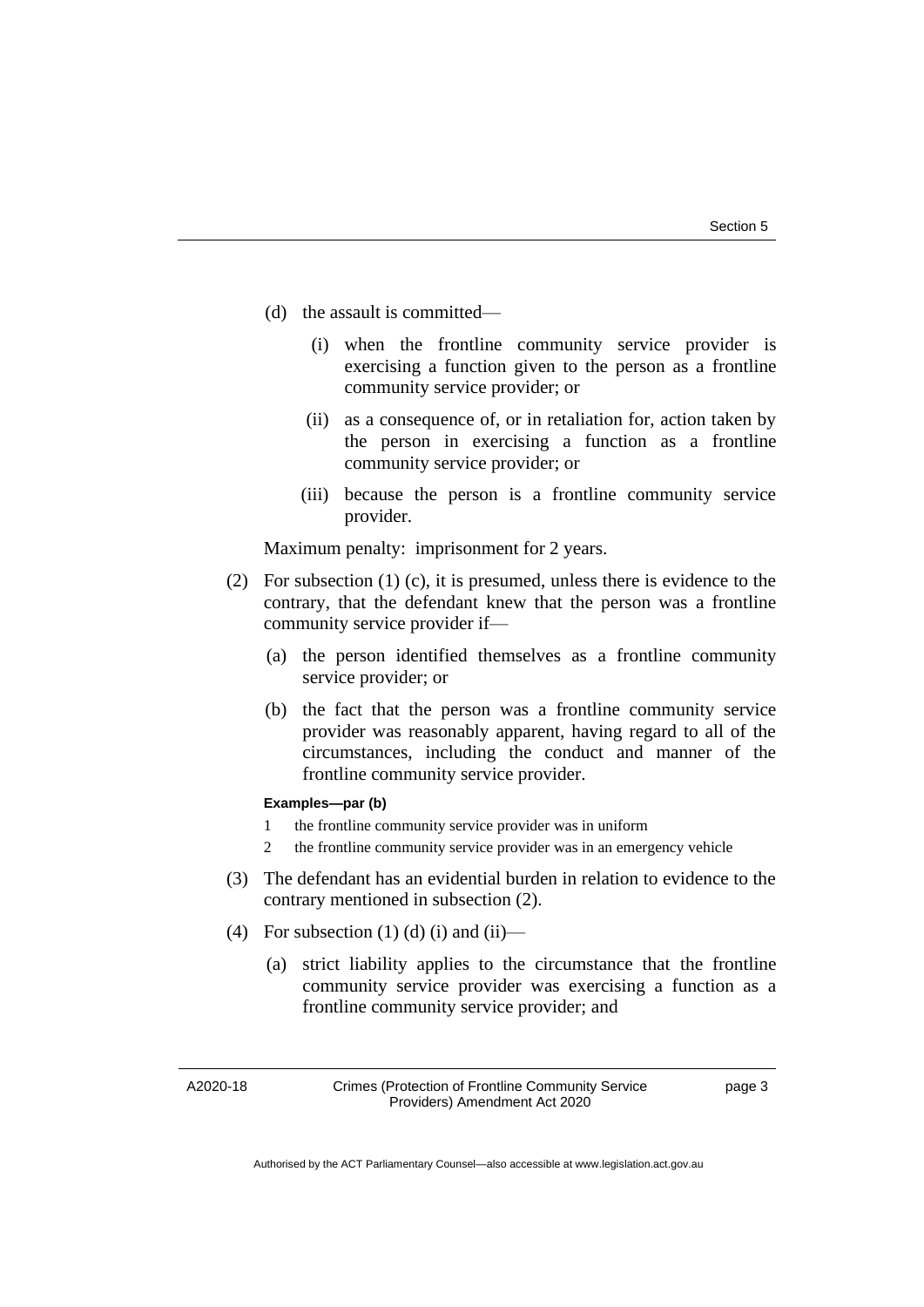- (b) it does not matter if the frontline community service provider was off duty when exercising a function as a frontline community service provider.
- (5) In this section:

*corrections worker* means a corrections officer, or an interstate escort officer, exercising a function under the *[Corrections Management](http://www.legislation.act.gov.au/a/2007-15)  Act [2007](http://www.legislation.act.gov.au/a/2007-15)*.

### *frontline community service provider* means—

- (a) a police officer; or
- (b) a protective service officer; or
- (c) a corrections worker; or
- (d) a member of an emergency service.

*interstate escort officer* means a person mentioned in the *[Corrections](http://www.legislation.act.gov.au/a/2007-15)  [Management Act 2007](http://www.legislation.act.gov.au/a/2007-15)*, section 213.

*member*, of an emergency service—

- (a) see the *[Emergencies Act 2004](http://www.legislation.act.gov.au/a/2004-28)*, dictionary; and
- (b) includes—
	- (i) a person operating in the ACT in accordance with a cooperative arrangement under the *[Emergencies Act 2004](http://www.legislation.act.gov.au/a/2004-28)*, section 176; and
	- (ii) a person employed by the ACT Emergency Services Agency; and
	- (iii) a volunteer assisting the ACT Emergency Services Agency.

*protective service officer* means a person in relation to whom a declaration under the *[Australian Federal Police Act 1979](https://www.legislation.gov.au/Series/C2004A02068)* (Cwlth), section 40EA is in force.

page 4 Crimes (Protection of Frontline Community Service Providers) Amendment Act 2020

A2020-18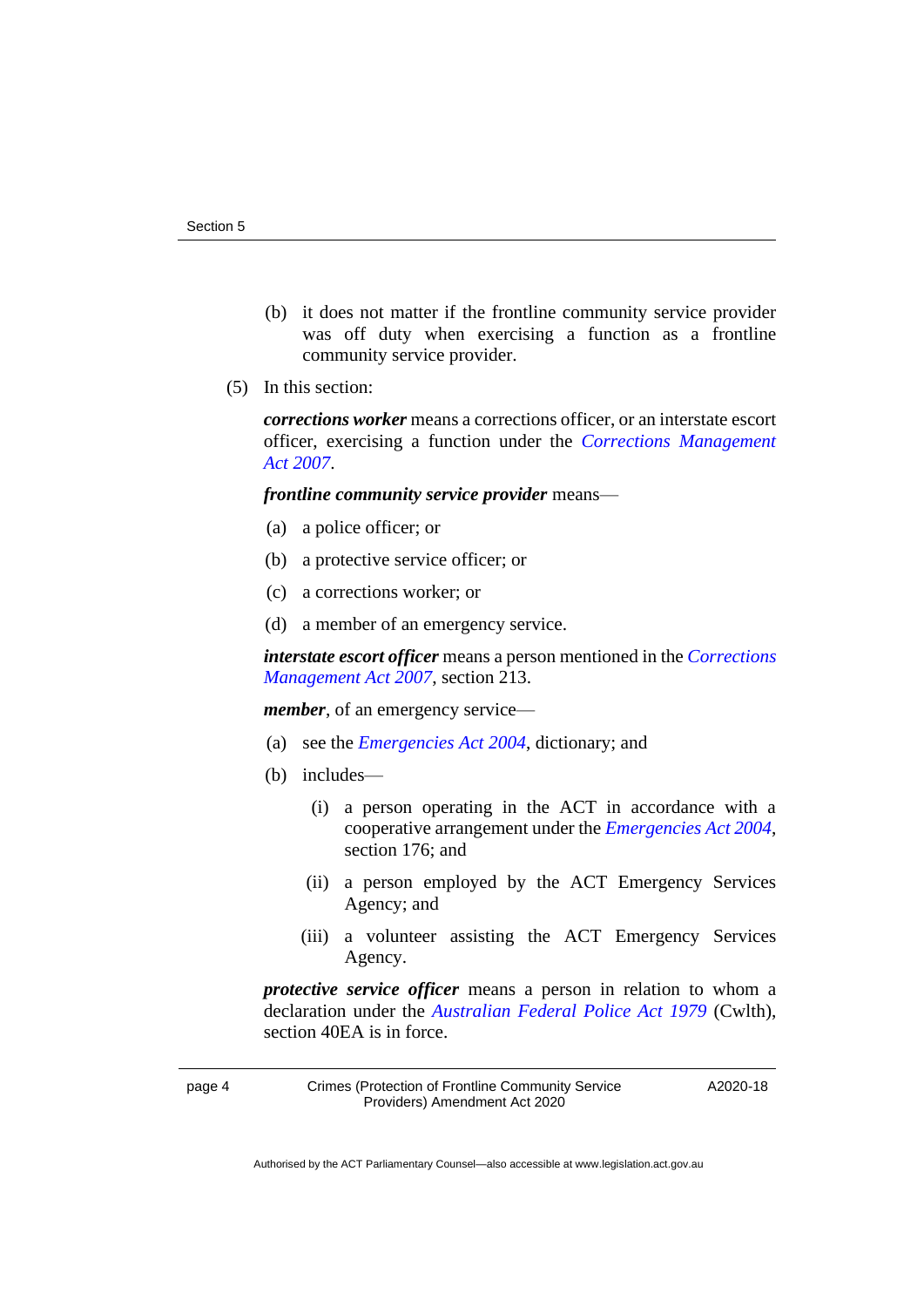## **26B Assault of frontline community service provider alternative verdict**

- (1) This section applies if, in a prosecution for an offence against section 26A, the trier of fact is not satisfied that the defendant committed the offence but is satisfied beyond reasonable doubt that the defendant committed an offence against section 26 (Common assault).
- (2) The trier of fact may find the defendant guilty of the offence against section 26 but only if the defendant has been given procedural fairness in relation to that finding of guilt.

## **6 New sections 29A and 29B**

*insert*

# **29A Driving motor vehicle at police**

- (1) A person commits an offence if—
	- (a) the person drives a motor vehicle near or at a police officer; and
	- (b) the person knows, or is reckless about whether, the police officer is a police officer; and
	- (c) the police officer is exercising a function given to the officer as a police officer; and
	- (d) the person—
		- (i) intends to risk the police officer's safety by that conduct; or
		- (ii) is reckless about risking the police officer's safety by that conduct.

Maximum penalty: imprisonment for 15 years.

(2) Strict liability applies to subsection (1) (c).

A2020-18

Crimes (Protection of Frontline Community Service Providers) Amendment Act 2020

page 5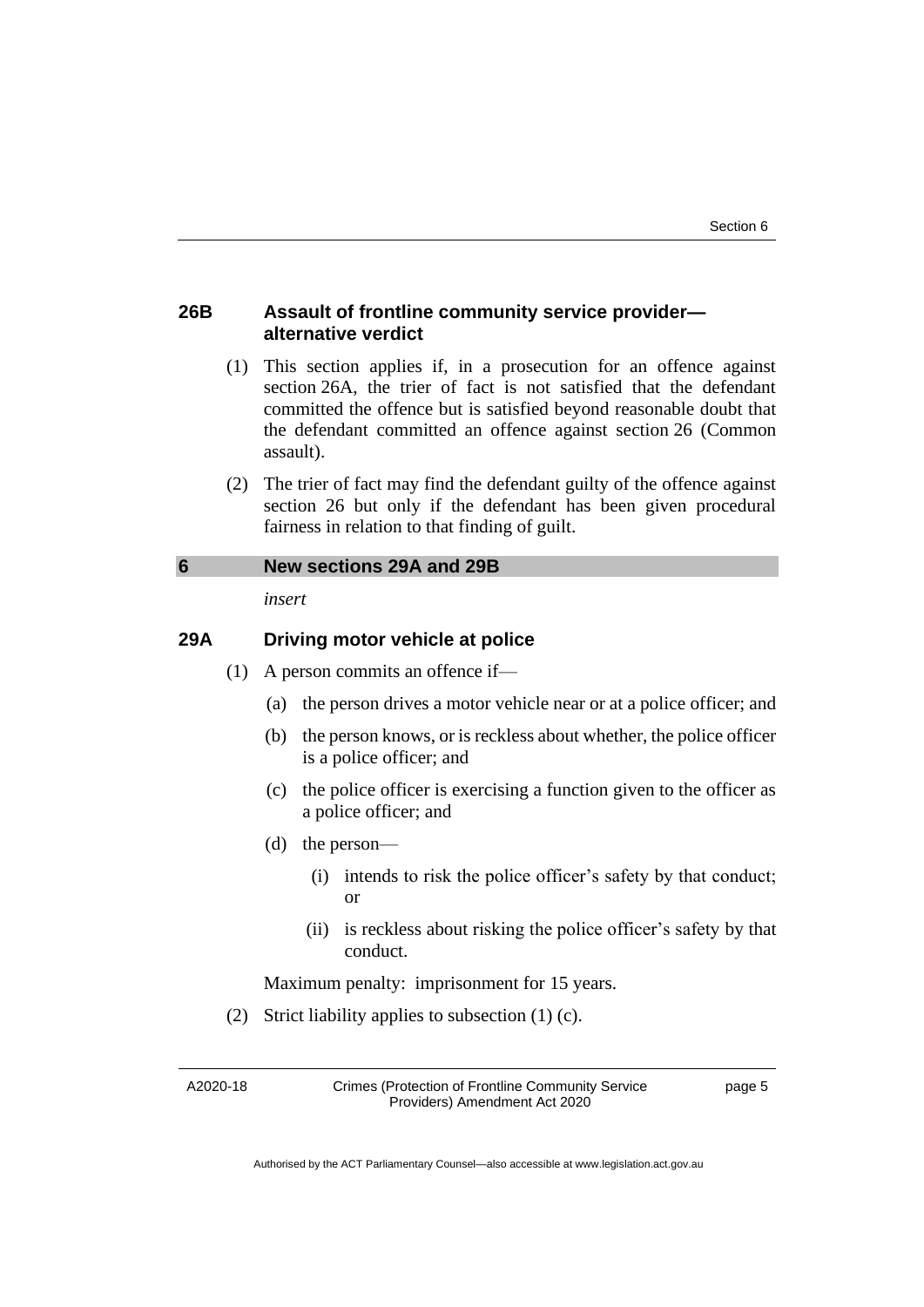- (3) For subsection (1) (b), it is presumed, unless there is evidence to the contrary, that the defendant knew that the police officer was a police officer if—
	- (a) the officer identified themselves as a police officer; or
	- (b) the officer was inside a vehicle that stated "police" on the outside of the vehicle; or
	- (c) the officer was inside a vehicle and it was reasonably apparent that the vehicle was being used, or was ordinarily used, by a police officer in the exercise of the officer's functions; or
	- (d) the fact that the police officer was a police officer was reasonably apparent, having regard to all of the circumstances, including the conduct and manner of the police officer.

#### **Example—par (c)**

the vehicle was an unmarked car displaying a flashing blue or red light (whether or not it was displaying other lights) or was using a siren

- (4) The defendant has an evidential burden in relation to evidence to the contrary mentioned in subsection (3).
- (5) A person may be guilty of an offence against this section regardless of whether the person's driving injured the police officer.

## **29B Damaging police vehicle**

- (1) A person commits an offence if—
	- (a) the person drives a motor vehicle and causes damage to a police vehicle by that conduct; and
	- (b) the person knows, or is reckless about whether, the damaged vehicle is a police vehicle; and
	- (c) the person intends to cause, or is reckless about causing, damage to the police vehicle.

Maximum penalty: imprisonment for 5 years.

page 6 Crimes (Protection of Frontline Community Service Providers) Amendment Act 2020

A2020-18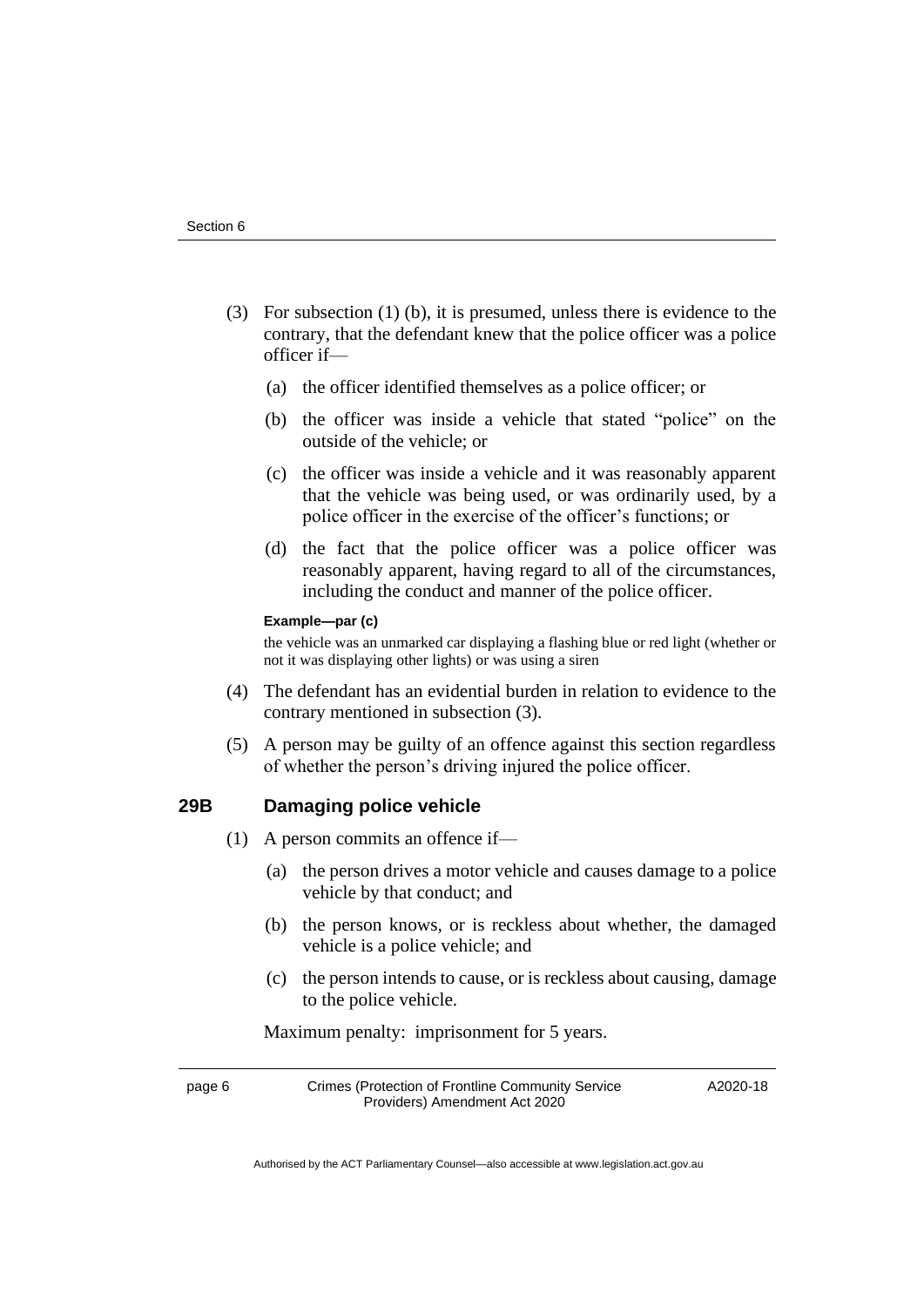- (2) For subsection (1) (b), it is presumed, unless there is evidence to the contrary, that the defendant knew that the damaged vehicle was a police vehicle if—
	- (a) the vehicle stated "police" on the outside of the vehicle; or
	- (b) the fact that the vehicle was a police vehicle was reasonably apparent, having regard to all of the circumstances, including the manner in which it was being driven.

#### **Example—par (b)**

the vehicle was an unmarked car displaying a flashing blue or red light (whether or not it was displaying other lights) or was using a siren

- (3) The defendant has an evidential burden in relation to evidence to the contrary mentioned in subsection (2).
- (4) A person may be guilty of an offence against this section regardless of whether the damaged vehicle was occupied by a police officer.
- (5) In this section:

*police vehicle* means a motor vehicle that is being used, or is ordinarily used, by a police officer in the exercise of the officer's functions.

### **7 New section 442B**

*insert*

## **442B Review of operation of offences against frontline community service providers**

- (1) The Minister must review the operation of the following provisions no later than 2 years after the day they commence:
	- (a) section 26A (Assault of frontline community service provider);
	- (b) section 26B (Assault of frontline community service provider alternative verdict);

A2020-18

Crimes (Protection of Frontline Community Service Providers) Amendment Act 2020

page 7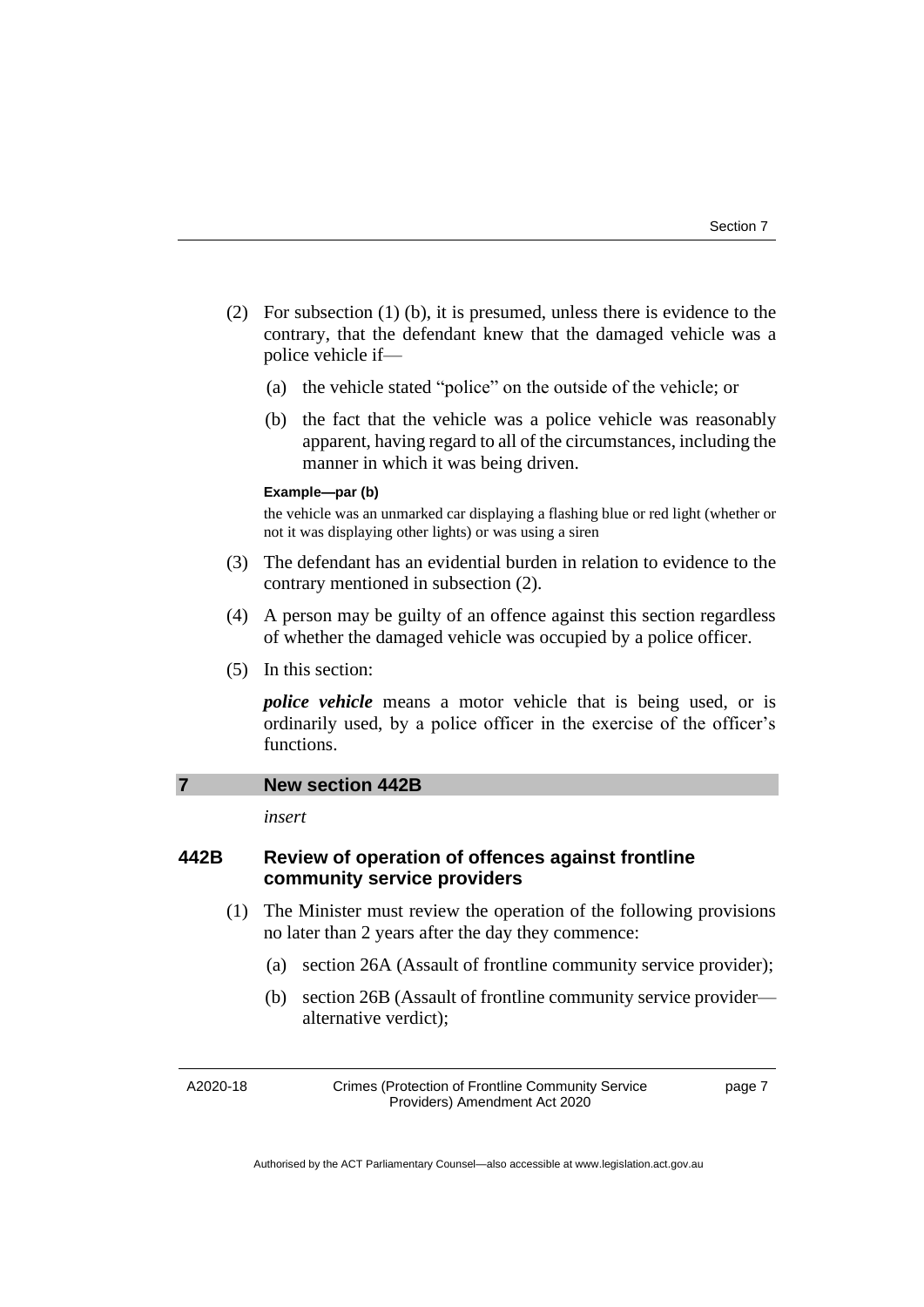- (c) section 29A (Driving motor vehicle at police);
- (d) section 29B (Damaging police vehicle).
- (2) The Minister must present a report of the review to the Legislative Assembly within 12 months after the day the review is started.
- (3) This section expires 3 years after the day it commences.

# **8 Dictionary, note 2**

*insert*

- corrections officer
- function

page 8 Crimes (Protection of Frontline Community Service Providers) Amendment Act 2020

A2020-18

Authorised by the ACT Parliamentary Counsel—also accessible at www.legislation.act.gov.au